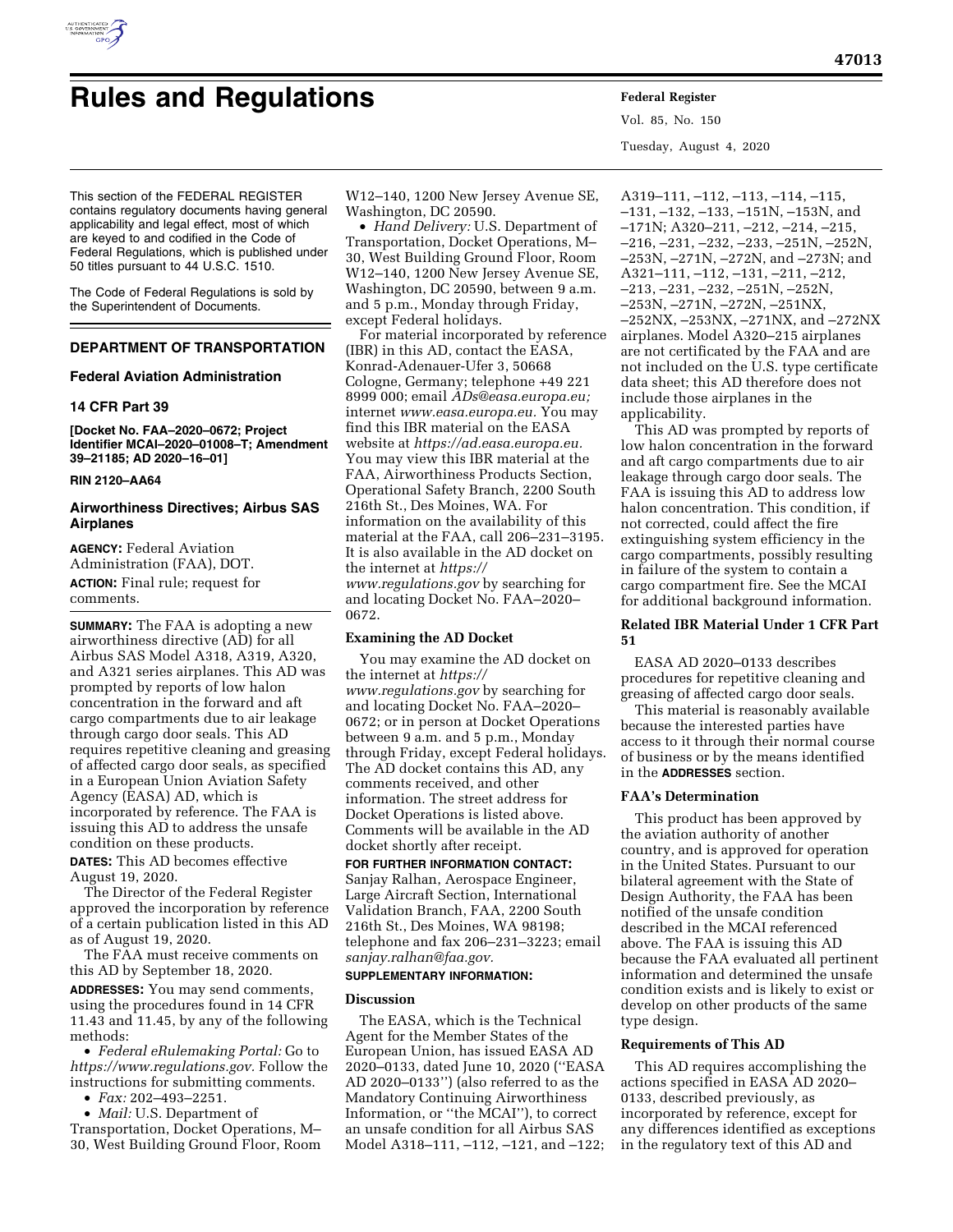discussed under ''Differences Between this AD and the MCAI.''

## **Explanation of Required Compliance Information**

In the FAA's ongoing efforts to improve the efficiency of the AD process, the FAA initially worked with Airbus and EASA to develop a process to use certain EASA ADs as the primary source of information for compliance with requirements for corresponding FAA ADs. The FAA has since coordinated with other manufacturers and civil aviation authorities (CAAs) to use this process. As a result, EASA AD 2020–0133 is incorporated by reference in this final rule. This AD, therefore, requires compliance with EASA AD 2020–0133 in its entirety, through that incorporation, except for any differences identified as exceptions in the regulatory text of this AD. Using common terms that are the same as the heading of a particular section in the EASA AD does not mean that operators need comply only with that section. For example, where the AD requirement refers to ''all required actions and compliance times,'' compliance with this AD requirement is not limited to the section titled ''Required Action(s) and Compliance Time(s)'' in the EASA AD. Service information specified in EASA AD 2020–0133 that is required for compliance with EASA AD 2020–0133 is available on the internet at *[https://](https://www.regulations.gov) [www.regulations.gov](https://www.regulations.gov)* by searching for and locating Docket No. FAA–2020– 0672.

## **FAA's Justification and Determination of the Effective Date**

An unsafe condition exists that requires the immediate adoption of this AD without providing an opportunity for public comments prior to adoption. The FAA has found that the risk to the flying public justifies waiving notice and comment prior to adoption of this rule because the fire extinguishing system efficiency in the forward and aft cargo compartments is adversely affected due to air leakage through cargo door seals. This condition, if not corrected, may result in failure of the fire extinguishing system to contain a

cargo compartment fire. In addition, the compliance time for the required action is shorter than the time necessary for the public to comment and for publication of the final rule. Therefore, the FAA finds good cause that notice and opportunity for prior public comment are impracticable. In addition, for the reasons stated above, the FAA finds that good cause exists for making this amendment effective in less than 30 days.

## **Comments Invited**

This AD is a final rule that involves requirements affecting flight safety, and the FAA did not precede it by notice and opportunity for public comment. The FAA invites you to send any written relevant data, views, or arguments about this AD. Send your comments to an address listed under the **ADDRESSES** section. Include ''Docket No. FAA–2020–0672; Project Identifier MCAI–2020–01008–T'' at the beginning of your comments. The most helpful comments reference a specific portion of the proposal, explain the reason for any recommended change, and include supporting data. The FAA will consider all comments received by the closing date and may amend this AD based on those comments.

Except for Confidential Business Information (CBI) as described in the following paragraph, and other information as described in 14 CFR 11.35, the FAA will post all comments the FAA receives, without change, to *[https://www.regulations.gov,](https://www.regulations.gov)* including any personal information you provide. The FAA will also post a report summarizing each substantive verbal contact the FAA receives about this AD.

#### **Confidential Business Information**

CBI is commercial or financial information that is both customarily and actually treated as private by its owner. Under the Freedom of Information Act (FOIA) (5 U.S.C. 552), CBI is exempt from public disclosure. If your comments responsive to this final rule, request for comments, contain commercial or financial information that is customarily treated as private, that you actually treat as private, and

that is relevant or responsive to this final rule, request for comments, it is important that you clearly designate the submitted comments as CBI. Please mark each page of your submission containing CBI as ''PROPIN.'' The FAA will treat such marked submissions as confidential under the FOIA, and they will not be placed in the public docket of this AD. Submissions containing CBI should be sent to person identified in the **FOR FURTHER INFORMATION CONTACT** section. Any commentary that the FAA receives which is not specifically designated as CBI will be placed in the public docket for this rulemaking.

## **Differences Between This AD and the MCAI**

EASA AD 2020–0133 defines ''affected parts'' as those having certain part numbers, but this AD defines ''affected parts'' as those specified in EASA AD 2020–0133 and forward and aft cargo door seals part number D5237106020400S, approved under PMA PQ1715CE. The FAA has determined that the part number approved under PMA PQ1715CE is also affected by the unsafe condition. This difference has been coordinated with EASA and EASA has indicated they may revise EASA AD 2020–0133 to include this part number.

#### **Interim Action**

The FAA considers this AD interim action. If final action is later identified, the agency might consider further rulemaking then.

## **Regulatory Flexibility Act (RFA)**

The requirements of the RFA do not apply when an agency finds good cause pursuant to 5 U.S.C. 553 to adopt a rule without prior notice and comment. Because the FAA has determined that it has good cause to adopt this rule without notice and comment, RFA analysis is not required.

#### **Costs of Compliance**

The FAA estimates that this AD affects 1,630 airplanes of U.S. registry. The FAA estimates the following costs to comply with this AD:

#### ESTIMATED COSTS FOR REQUIRED ACTIONS

| Labor cost | Parts cost | Cost per<br>product | Cost on U.S.<br>operators |
|------------|------------|---------------------|---------------------------|
|            | \$0        | \$85                | \$138,550                 |

## **Authority for This Rulemaking**

Title 49 of the United States Code specifies the FAA's authority to issue rules on aviation safety. Subtitle I, section 106, describes the authority of the FAA Administrator. Subtitle VII:

Aviation Programs, describes in more detail the scope of the Agency's authority.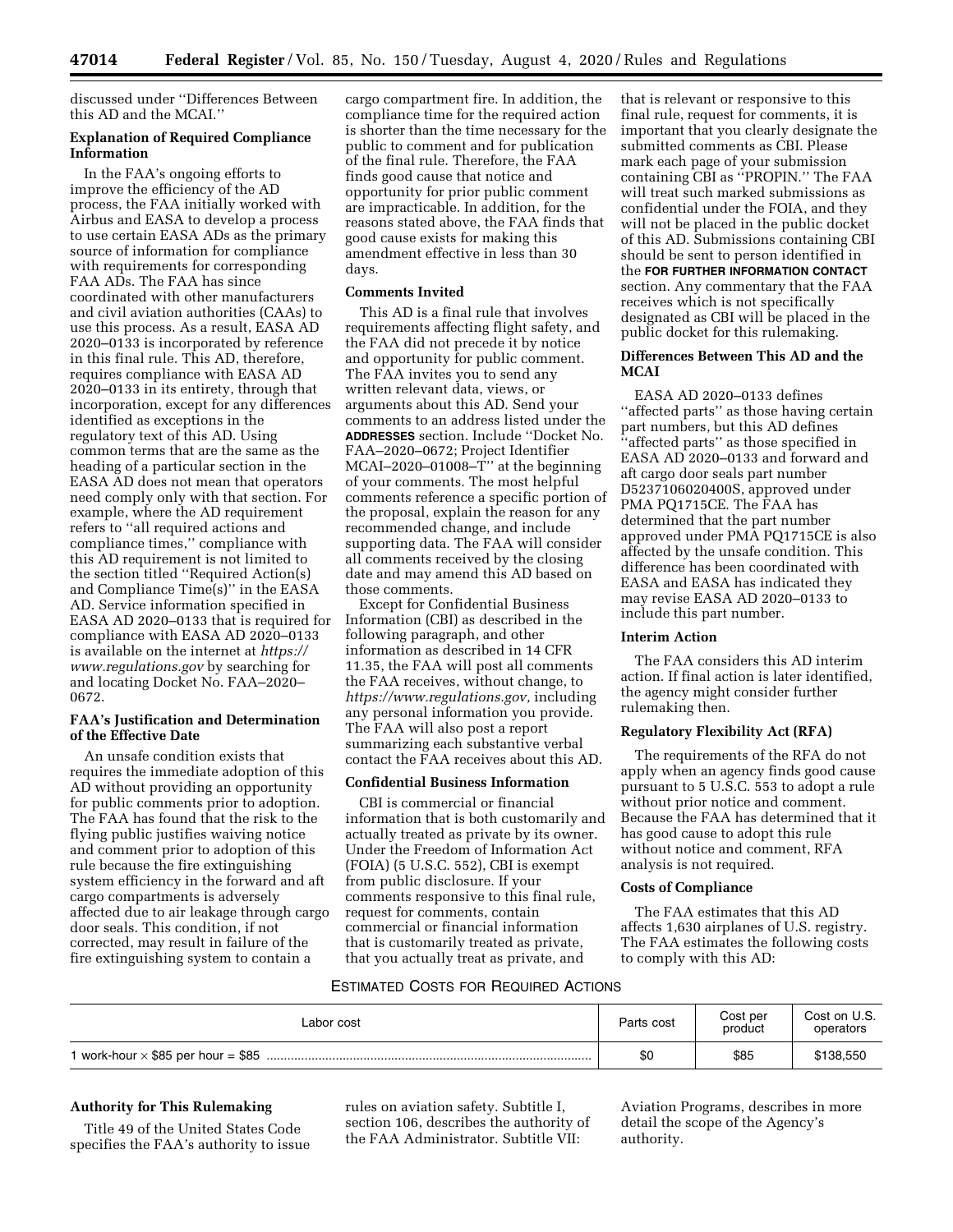The FAA is issuing this rulemaking under the authority described in Subtitle VII, Part A, Subpart III, Section 44701: General requirements. Under that section, Congress charges the FAA with promoting safe flight of civil aircraft in air commerce by prescribing regulations for practices, methods, and procedures the Administrator finds necessary for safety in air commerce. This regulation is within the scope of that authority because it addresses an unsafe condition that is likely to exist or develop on products identified in this rulemaking action.

## **Regulatory Findings**

The FAA determined that this AD will not have federalism implications under Executive Order 13132. This AD will not have a substantial direct effect on the States, on the relationship between the national government and the States, or on the distribution of power and responsibilities among the various levels of government.

For the reasons discussed above, I certify that this AD:

(1) Is not a ''significant regulatory action'' under Executive Order 12866, and

(2) Will not affect intrastate aviation in Alaska.

#### **List of Subjects in 14 CFR Part 39**

Air transportation, Aircraft, Aviation safety, Incorporation by reference, Safety.

#### **Adoption of the Amendment**

Accordingly, under the authority delegated to me by the Administrator, the FAA amends 14 CFR part 39 as follows:

## **PART 39—AIRWORTHINESS DIRECTIVES**

■ 1. The authority citation for part 39 continues to read as follows:

**Authority:** 49 U.S.C. 106(g), 40113, 44701.

## **§ 39.13 [Amended]**

■ 2. The FAA amends § 39.13 by adding the following new airworthiness directive (AD):

**2020–16–01 Airbus SAS:** Amendment 39– 21185; Docket No. FAA–2020–0672; Project Identifier MCAI–2020–01008–T.

#### **(a) Effective Date**

This AD becomes effective August 19, 2020.

#### **(b) Affected ADs**

None.

## **(c) Applicability**

This AD applies to all Airbus SAS airplanes specified in paragraphs (c)(1) through (4) of this AD, certificated in any category.

(1) Model A318–111, –112, –121, and –122 airplanes.

(2) Model A319–111, –112, –113, –114, –115, –131, –132, –133, –151N, –153N, and –171N airplanes.

(3) Model A320–211, –212, –214, –216,

–231, –232, –233, –251N, –252N, –253N,

–271N, –272N, and –273N airplanes. (4) Model A321–111, –112, –131, –211, –212, –213, –231, –232, –251N, –252N,

–253N, –271N, –272N, –251NX, –252NX,

–253NX, –271NX, and –272NX airplanes.

## **(d) Subject**

Air Transport Association (ATA) of America Code 26, Fire protection.

## **(e) Reason**

This AD was prompted by reports of low halon concentration in the forward and aft cargo compartments due to air leakage through cargo door seals. The FAA is issuing this AD to address low halon concentration. This condition, if not corrected, could affect the fire extinguishing system efficiency in the cargo compartments, possibly resulting in failure of the system to contain a cargo compartment fire.

#### **(f) Compliance**

Comply with this AD within the compliance times specified, unless already done.

#### **(g) Requirements**

Except as specified in paragraph (h) of this AD: Comply with all required actions and compliance times specified in, and in accordance with, European Union Aviation Safety Agency (EASA) AD 2020–0133, dated June 10, 2020 (''EASA AD 2020–0133'').

#### **(h) Exceptions to EASA AD 2020–0133**

(1) Where EASA AD 2020–0133 refers to its effective date, this AD requires using the effective date of this AD.

(2) The ''Remarks'' section of EASA AD 2020–0133 does not apply to this AD.

(3) Where EASA AD 2020–0133 defines ''affected parts'' as those having certain part numbers, for this AD ''affected parts'' are those specified in EASA AD 2020–0133 and forward and aft cargo door seals part number D5237106020400S, approved under PMA PQ1715CE.

## **(i) Other FAA AD Provisions**

The following provisions also apply to this AD:

(1) *Alternative Methods of Compliance (AMOCs):* The Manager, Large Aircraft Section, International Validation Branch, FAA, has the authority to approve AMOCs for this AD, if requested using the procedures found in 14 CFR 39.19. In accordance with 14 CFR 39.19, send your request to your principal inspector or local Flight Standards District Office, as appropriate. If sending information directly to the Large Aircraft Section, International Validation Branch, send it to the attention of the person identified in paragraph (j) of this AD. Information may be emailed to: *[9-AVS-AIR-](mailto:9-AVS-AIR-730-AMOC@faa.gov)[730-AMOC@faa.gov.](mailto:9-AVS-AIR-730-AMOC@faa.gov)* Before using any approved AMOC, notify your appropriate

principal inspector, or lacking a principal inspector, the manager of the local flight standards district office/certificate holding district office.

(2) *Contacting the Manufacturer:* For any requirement in this AD to obtain instructions from a manufacturer, the instructions must be accomplished using a method approved by the Manager, Large Aircraft Section, International Validation Branch, FAA; or EASA; or Airbus SAS's EASA Design Organization Approval (DOA). If approved by the DOA, the approval must include the DOA-authorized signature.

(3) *Required for Compliance (RC*): For any service information referenced in EASA AD 2020–0133 that contains RC procedures and tests: Except as required by paragraph (i)(2) of this AD, RC procedures and tests must be done to comply with this AD; any procedures or tests that are not identified as RC are recommended. Those procedures and tests that are not identified as RC may be deviated from using accepted methods in accordance with the operator's maintenance or inspection program without obtaining approval of an AMOC, provided the procedures and tests identified as RC can be done and the airplane can be put back in an airworthy condition. Any substitutions or changes to procedures or tests identified as RC require approval of an AMOC.

#### **(j) Related Information**

For more information about this AD, contact Sanjay Ralhan, Aerospace Engineer, Large Aircraft Section, International Validation Branch, FAA, 2200 South 216th St., Des Moines, WA 98198; telephone and fax 206–231–3223; email *[sanjay.ralhan@](mailto:sanjay.ralhan@faa.gov) [faa.gov.](mailto:sanjay.ralhan@faa.gov)* 

#### **(k) Material Incorporated by Reference**

(1) The Director of the Federal Register approved the incorporation by reference (IBR) of the service information listed in this paragraph under 5 U.S.C. 552(a) and 1 CFR part 51.

(2) You must use this service information as applicable to do the actions required by this AD, unless this AD specifies otherwise.

(i) European Union Aviation Safety Agency (EASA) AD 2020–0133, dated June 10, 2020. (ii) [Reserved]

(3) For information about EASA AD 2020– 0133, contact the EASA, Konrad-Adenauer-Ufer 3, 50668 Cologne, Germany; telephone +49 221 8999 000; email *[ADs@](mailto:ADs@easa.europa.eu) [easa.europa.eu](mailto:ADs@easa.europa.eu)*; internet

*[www.easa.europa.eu.](http://www.easa.europa.eu)* You may find this EASA AD on the EASA website at *[https://](https://ad.easa.europa.eu) [ad.easa.europa.eu.](https://ad.easa.europa.eu)* 

(4) You may view this material at the FAA, Airworthiness Products Section, Operational Safety Branch, 2200 South 216th St., Des Moines, WA. For information on the availability of this material at the FAA, call 206–231–3195. This material may be found in the AD docket on the internet at *[https://](https://www.regulations.gov)  [www.regulations.gov](https://www.regulations.gov)* by searching for and locating Docket No. FAA–2020–0672.

(5) You may view this material that is incorporated by reference at the National Archives and Records Administration (NARA). For information on the availability of this material at NARA, email